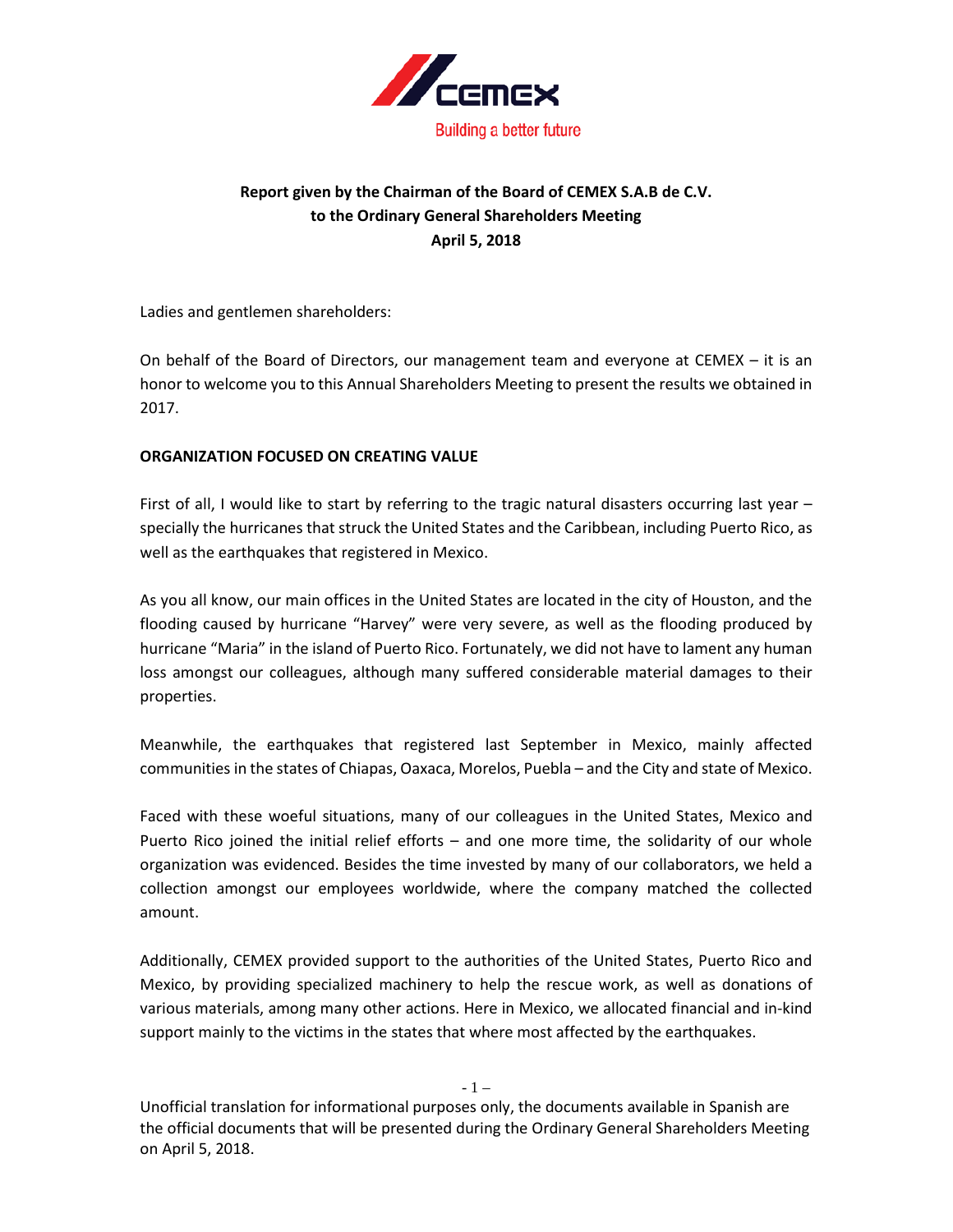

I mention the foregoing, because I want to highlight that – in CEMEX our first priority is the health and security of all our employees and providers – and that we are committed to contributing to the well-being of our communities. We are a global organization dedicated to building lasting value for you, for our clients and for all of our stakeholders.

## **CONTEXT**

Due to the aforementioned natural phenomenon and other geopolitical and economic factors – the business environment during last year was one of contrasts.

On one hand, in many of the markets in which we are present, the demand for our products and integral services was propelled by relatively stable macroeconomic conditions, and even much better than anticipated at the beginning of last year – particularly in regions such as Europe.

On the other hand, economic activity was affected not only by the natural disasters I have already mentioned – but also by factors such as the lack of advancement in infrastructure development governmental programsin some of our key markets, as well as volatility in some foreign exchange rates of some of the currency in the countries in which we operate.

### **RESULTS**

Notwithstanding this complex business environment, in 2017 we obtained good results again. Our total sales increased and our pricing strategy allowed us to compensate in a great way the very significative increase in costs of many of our supplies, - meanwhile our successful divestment of assets and our financial strategy allowed us to have more resources to reduce our debt and leverage level, as well as improve our debt profile.

All of this has been undoubtedly recognized by the markets – as evidenced by, for example, the fact that Standard and Poor's raised our credit rating two times during the year – with which we are now just two levels from regaining our credit rating.

I would like to specially highlight that in 2017 even with a challenging business environment, we exceeded last year's net profit, which reflects not only our firm commitment with excellence in the operation of our business – but also with our purpose of reaffirming ourselves as the global company with the most innovative construction solutions which are also closest to the client.

Unofficial translation for informational purposes only, the documents available in Spanish are the official documents that will be presented during the Ordinary General Shareholders Meeting on April 5, 2018.